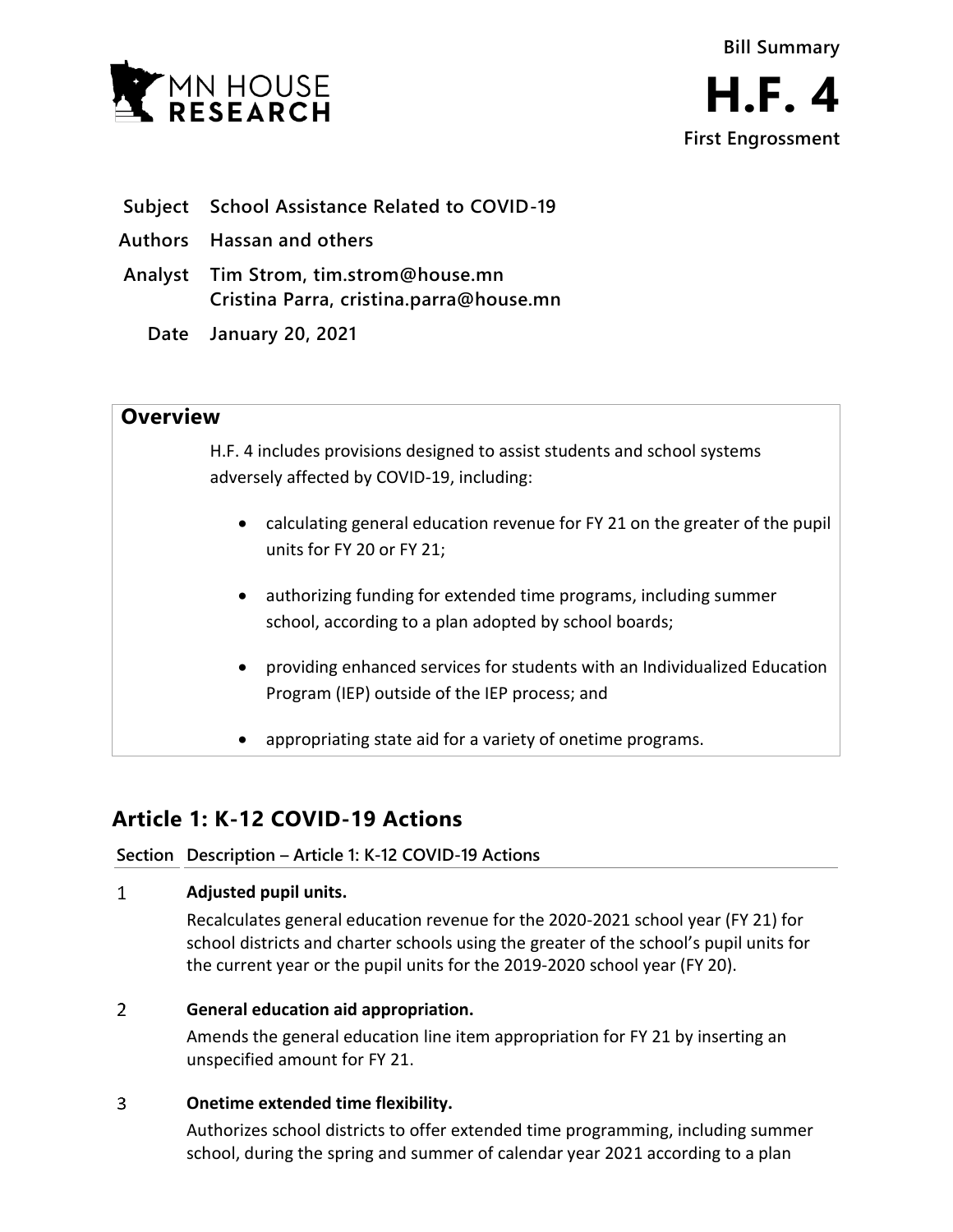### **Section Description – Article 1: K-12 COVID-19 Actions**

adopted by the school board. Includes added hours of instruction under this section for funding as if the hours were offered through the existing extended time program.

Under current law, only hours of instruction provided through a State Approved Alternative Program (SAAP) qualify for extended time aid.

#### $\overline{4}$ **Students with disabilities.**

**Subd. 1. On-site instruction.** Requires school districts and charter schools to prioritize on-site instruction to students with Individualized Education Programs (IEPs) who, if receiving on-site instruction, are receiving education services in a federal level 3 or federal level 4 setting.

**Subd. 2. Home visits.** Explicitly authorizes a school district to provide services required by an individualized education program (IEP) to a student at the student's home and qualifies those services for funding in accordance with Minnesota's special education funding laws.

**Subd. 3. Truancy.** Requires a school district to consider how a student's disability may affect the student's ability to engage in distance instruction when determining whether to refer a student for truancy programs and services or when reporting students for educational neglect.

**Subd. 4. Transition program.** Requires a school district to allow a student participating in a special education secondary transition program (transition programs are for students ages 18 through 21) who missed employment, inperson job training, or independent life skills training during the 2020-2021 school year to participate in those programs during the 2021-2022 school year, notwithstanding the student's age.

#### 5 **Appropriations.**

**Subd. 1. Department of Education.** Appropriates state aid in FY 21 to the Department of Education for the programs listed in this section.

**Subd. 2. Full-service community school planning grants.** Appropriates \$2,000,000 in FY 21 for grants to expedite the implementation of full-service community school programs during the 2021-2022 school year with a focus on eliminating educational disparities related to COVID-19. Makes the appropriation available until August 30, 2021.

**Subd. 3. Trauma-informed incentive grants.** Appropriates \$6,000,000 for grants to school sites to provide trauma-informed and systemic staff development to school staff to support students with adverse childhood experiences. Requires trauma-informed support program plans to be negotiated by district and teachers' union, and to include strategies to address traumatic stress related to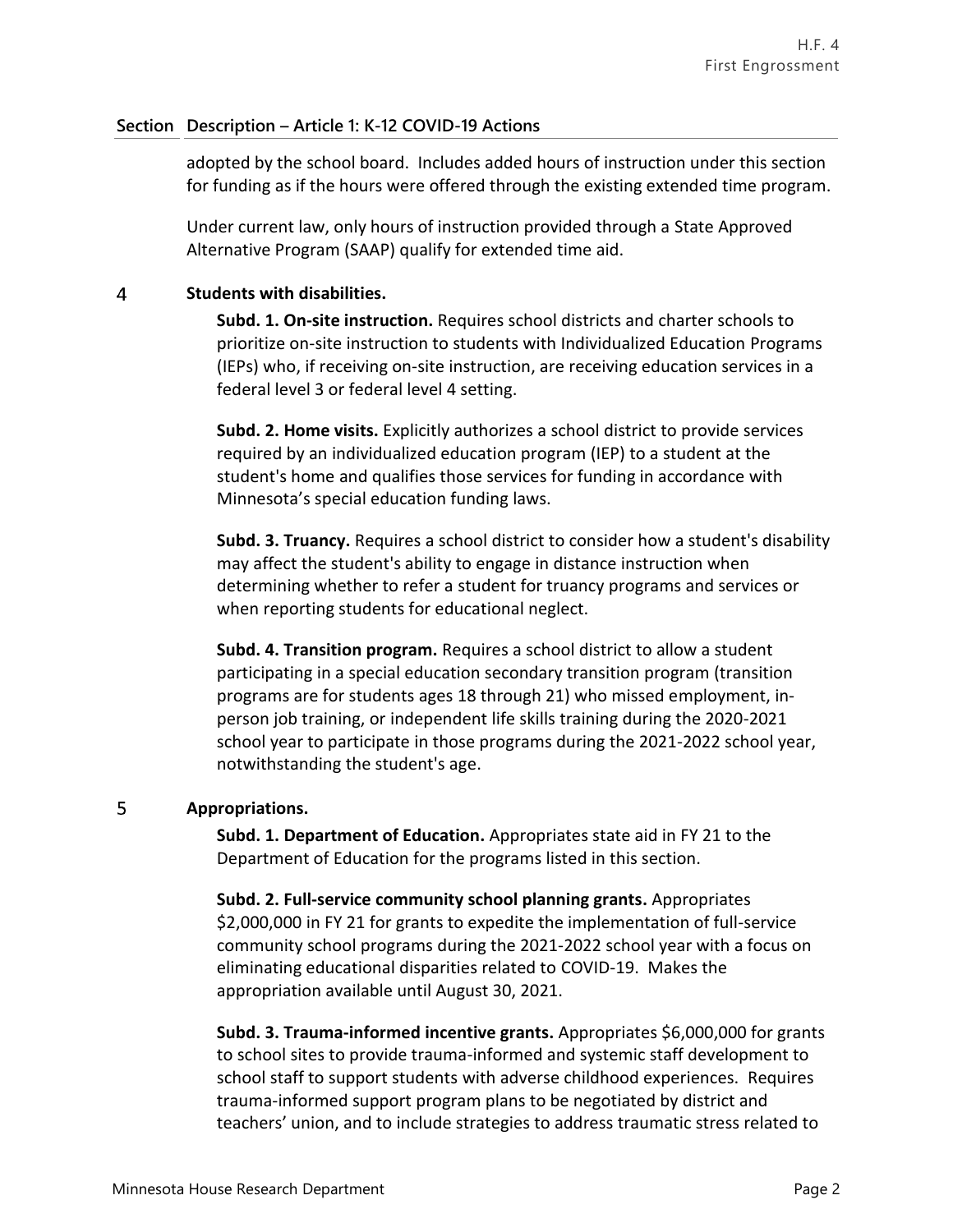### **Section Description – Article 1: K-12 COVID-19 Actions**

COVID-19. Requires the grants to promote restorative practices and nonexclusionary discipline. Sets the grant amounts at \$40 per pupil served at the qualifying school site. Prioritizes grants to schools working with the Department of Human Rights to eliminate disparities in discipline among the students served at the school. Makes the appropriation available until June 30, 2022.

**Subd. 4. Math corps.** Appropriates \$3,000,000 to ServeMinnesota for additional math corps activities designed to remediate students' math deficiencies related to COVID-19. Makes the appropriation available until June 30, 2022.

**Subd. 5. Reading corps.** Appropriates \$2,000,000 to ServeMinnesota for additional reading corps activities designed to remediate students' literacy deficiencies related to COVID-19. Makes the appropriation available until June 30, 2022.

**Subd. 6. Expanded extended time programs.** Appropriates an unspecified amount of money for expanded extended time programs during FY 21 and the summer of 2021 consistent with section 3. Makes the appropriation available until June 30, 2022.

**Subd. 7. After-school community learning programs.** Appropriates \$5,000,000 to Ignite Afterschool for grants to eliminate students' learning losses related to COVID-19. Requires 50 percent of the grant funds to go to expanding existing after-school and summer programs and 50 percent of the grant funds to go to new partners that provider after-school programming. Makes the grants available for the remainder of the 2020-2021 school year and for summer programs in 2021. Requires one-half of the grants to be awarded to organizations in the seven-county metropolitan area and the other half of the grants to be awarded to community organizations located in greater Minnesota. Sets criteria to prioritize funding. Requires reporting. Makes the appropriation available until June 30, 2022.

**Subd. 8. Summer school grants.** Appropriates an unspecified amount of money for summer school programs for students with disabilities. Authorizes the programming for students regardless of the requirements in the students' IEPs. Makes the appropriation available until August 30, 2021.

# **Article 2: Federal Funds**

This article replaces state aids approved in article 1 with federal aid if any available COVID-19 related federal funds become available for the purposes of the programs funded in article 1.